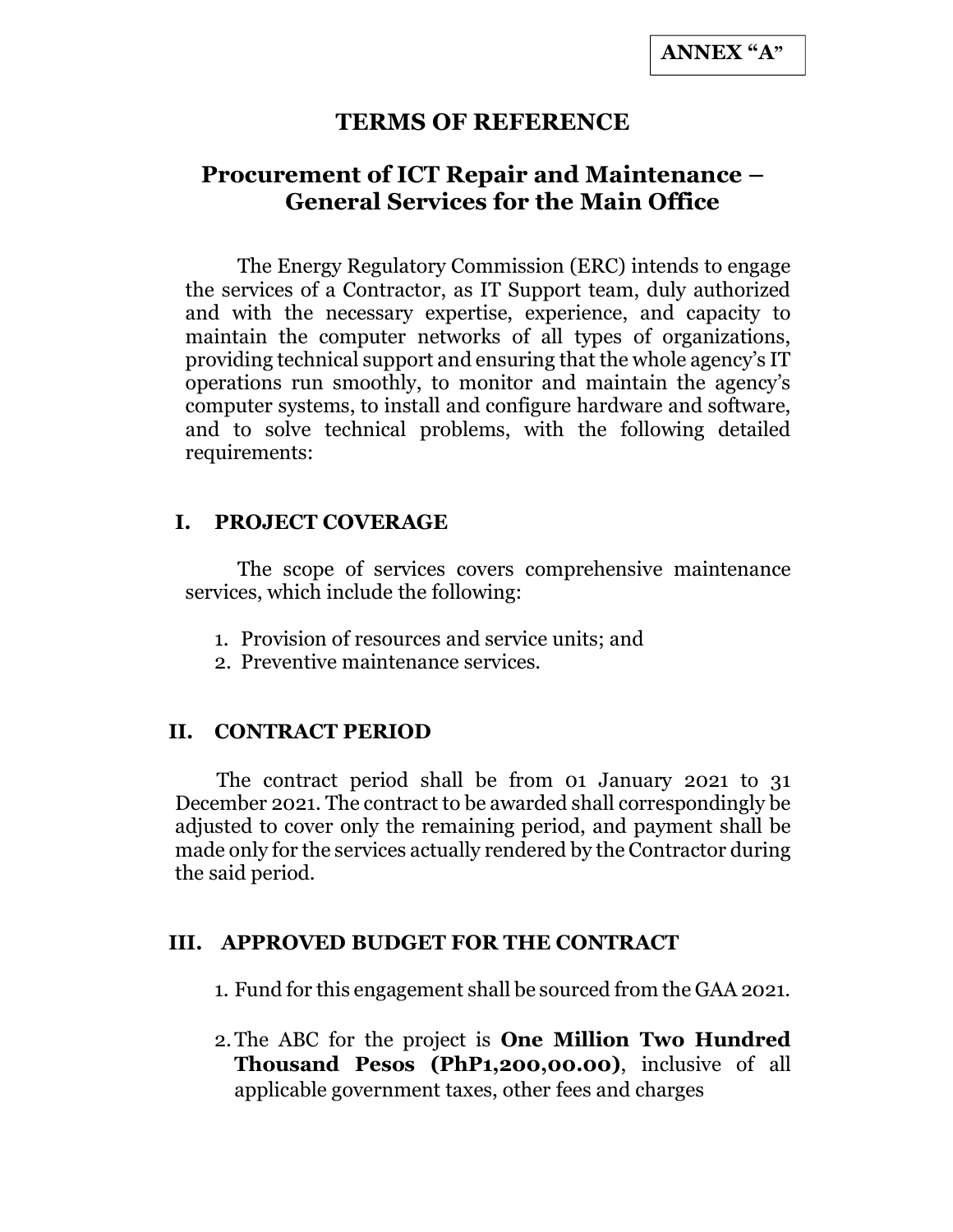#### IV. MODE OF PROCUREMENT

The Procurement of ICT Repair and Maintenance – General Services for the Main Office (Project) shall be undertaken through Competitive Bidding pursuant to RA No. 9184 and its 2016 Revised IRR.

#### V. QUALIFICATIONS

The Contractor should have the necessary eligibility, experience and expertise in providing the ICT Repair and Maintenance, to wit:

#### A. Expertise Requirements

The three (3) preferably male computer technicians to be provided by the Contractor must be compliant with the following qualifications:

- 1. Be a graduate of any IT college degree courses or two (2) year Computer System / Technology - related courses;
- 2. Have at least two (2) years actual experience (after graduation) in conducting computer preventive maintenance, troubleshooting and repair;
- 3. Have in-depth technical knowledge about computer hardware;
- 4. Be well-versed with different operating systems (particularly MS Windows 10; system utilities and office automation and communication tools; MS Office 2016; Outlook 2016; Microsoft O365; IP-PBX Telephone System, McAffee Endpoint Protection; and Kaspersky Endpoint Protection);
- 5. Have working knowledge on active and passive electronic components; and
- 6. Have working knowledge on computer networking (e.g., TCP/IP, Gateway, DNS, internet configuration, etc.).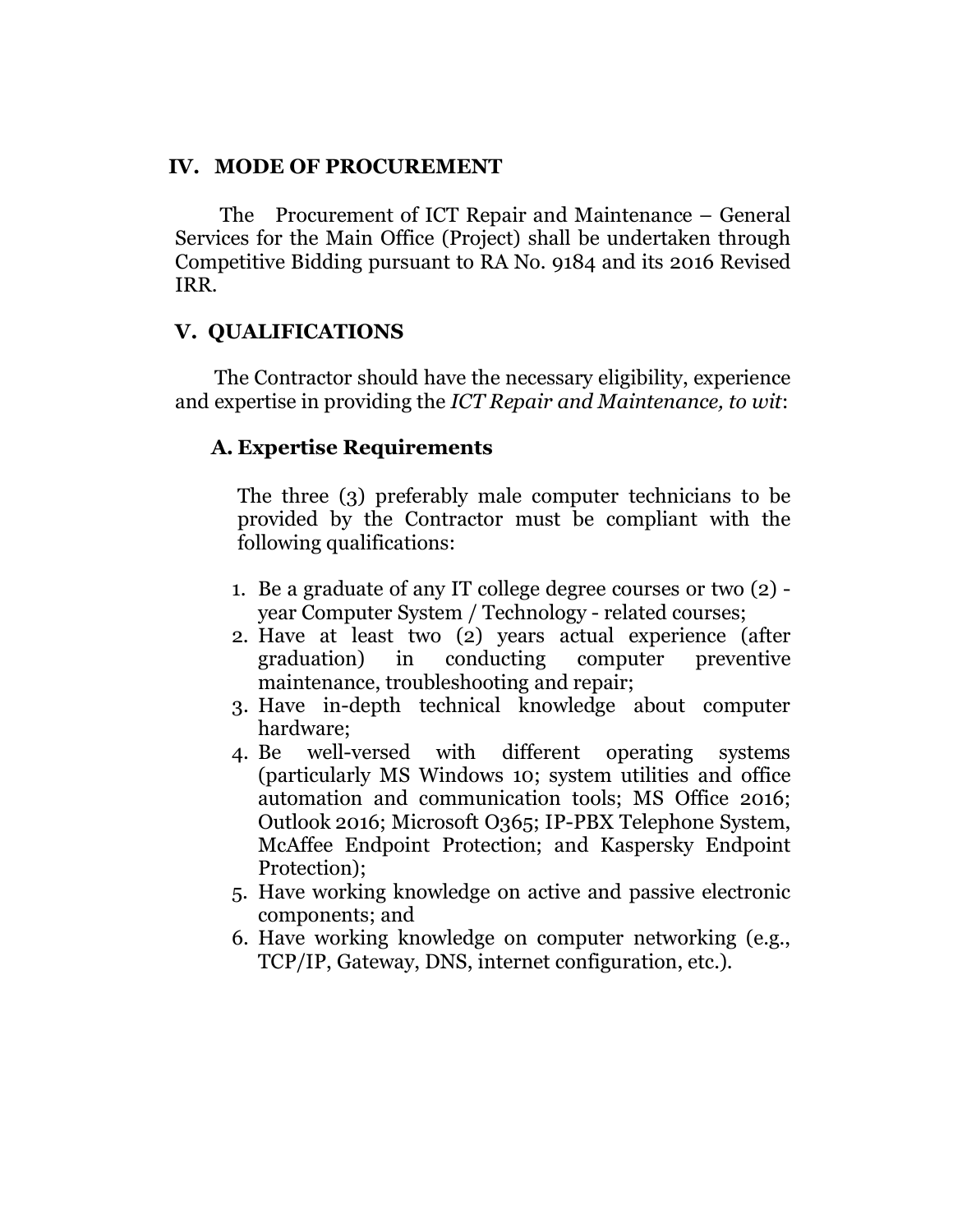## VI. SCOPE OF WORK

### A. ICT Repair and Maintenance Requirements:

- 1. The three (3) in-house preferably male computer technicians for the ERC Main Office shall be on duty for eight (8) hours, with the following work schedule:
	- a. One (1) comp. tech. from 7:00 AM to 4:00 PM;
	- b. One (1) comp. tech. from 8:00 AM to 5:00 PM; and
	- c. One (1) comp. tech. from 9:00 AM to 6:00 PM;
- 2. In the absence of either one of the ERC in-house computer technicians, the contractor shall assign/provide a reliever with the same skills and expertise;
- 3. Provision of appropriate uniform to the computer technicians;
- 4. Should there be important activity that may require the service of the computer technicians to extend their workhours, extended hours shall be offset to the next shift. NO overtime payment;
- 5. Provision of resources:
	- a. Vacuum Cleaners and Cleaning Materials;
	- b. Cross and Flat Screwdrivers, Long and Short Nose Pliers, Soldering Iron and Lead, Precision Set, Multi-Tester, etc.; and
	- c. System Boot Disks, Diagnostic Tools and Disk Utilities, etc.
- 6. Provision of Service Units, which shall have the same specifications or better, at no additional cost;
- 7. Preventive Maintenance Services; and
- 8. Reports Submission
	- a. Monthly end-user countersigned preventive maintenance and remedial services reports, the format of which shall be prescribed by the ERC-MISD;
	- b. Monthly summary report of all maintenance and remedial services/rendered, the format of which shall be prescribed by the ERC-MISD; and
	- c. Other reports that may be required by the ERC.

## B. Other Requirement

Contractor must ensure that service providers are physically and mentally fit to perform the work and compliant with ERC Health protocols.